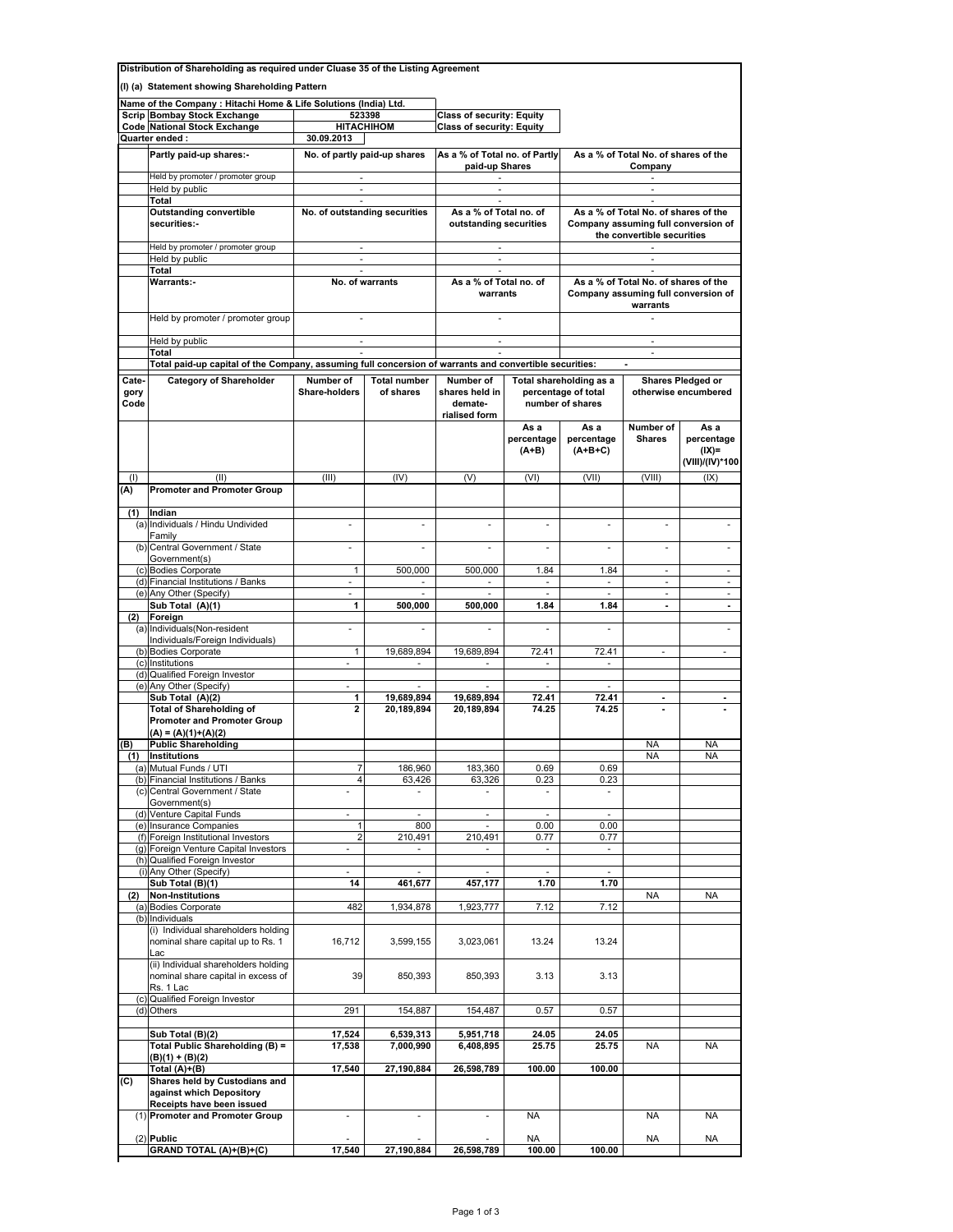|                       | (I) (b) Statement showing holding of securities (including shares, warrants, convertible securities) of persons belonging to the category "Promoter and Promoter Group"                                          |                                                                                                                     |                                           |                                                             |                                                   |                                                                         |                            |                                                               |                                                      |                                                                                        |                                                                                                                                                                |
|-----------------------|------------------------------------------------------------------------------------------------------------------------------------------------------------------------------------------------------------------|---------------------------------------------------------------------------------------------------------------------|-------------------------------------------|-------------------------------------------------------------|---------------------------------------------------|-------------------------------------------------------------------------|----------------------------|---------------------------------------------------------------|------------------------------------------------------|----------------------------------------------------------------------------------------|----------------------------------------------------------------------------------------------------------------------------------------------------------------|
| Sr.<br>No.            | Name of the Shareholder                                                                                                                                                                                          |                                                                                                                     | Details of shares held                    |                                                             | <b>Encumbered shares</b>                          |                                                                         | <b>Details of warrants</b> |                                                               |                                                      | Details of<br>convertible<br>securities                                                | <b>Total Shares</b><br>(including<br>underlying<br>shares<br>assuming full<br>conversion of<br>warrants and<br>convertible<br>securities) as<br>a % of diluted |
|                       |                                                                                                                                                                                                                  |                                                                                                                     |                                           |                                                             |                                                   |                                                                         |                            |                                                               |                                                      | share capital                                                                          |                                                                                                                                                                |
|                       |                                                                                                                                                                                                                  | No of Shares<br>held                                                                                                | As a % of<br>grand total<br>$(A)+(B)+(C)$ | No                                                          | As a<br>percentage<br>$(VI) = (V)/(III)^*$<br>100 | As a % of<br>grand total<br>(A)+(B)+(C) of<br>sub-clause<br>(I)(a)(VII) | No of<br>warrants<br>held  | As a % of<br>total no. of<br>warrants of<br>the same<br>class | No of<br>conver-<br>tible<br>secu-<br>rities<br>held | As a % of<br>total no.<br>of conver-<br>tible<br>securities<br>of the<br>same<br>class |                                                                                                                                                                |
| (1)                   | (II)                                                                                                                                                                                                             | (III)                                                                                                               | (IV)                                      | (V)                                                         | (VI)                                              | (VII)                                                                   | (VIII)                     | (IX)                                                          | (X)                                                  | (XI)                                                                                   | (XII)                                                                                                                                                          |
| 1<br>$\boldsymbol{2}$ | Hitachi Appliances Inc.<br>Hitachi India Pvt. Ltd.                                                                                                                                                               | 19,689,894<br>500,000                                                                                               | 72.414<br>1.839                           | 0<br>$\pmb{0}$                                              | $\pmb{0}$<br>$\pmb{0}$                            | 0<br>$\pmb{0}$                                                          | 0<br>$\mathbf 0$           | 0.000<br>0.000                                                | 0<br>$\pmb{0}$                                       | 0.000<br>0.000                                                                         | 72.414<br>1.839                                                                                                                                                |
|                       | Total                                                                                                                                                                                                            | 20,189,894                                                                                                          | 74.252                                    | 0                                                           | 0                                                 | 0                                                                       | 0                          | 0.000                                                         | $\pmb{0}$                                            | 0.000                                                                                  | 74.252                                                                                                                                                         |
|                       |                                                                                                                                                                                                                  |                                                                                                                     |                                           |                                                             |                                                   |                                                                         |                            |                                                               |                                                      |                                                                                        |                                                                                                                                                                |
|                       | (I) (c) (i) Statement showing holding of securities (including shares, warrants, convertible securities) of persons belonging to the category "Public" and<br>holding more than 1% of the total number of shares |                                                                                                                     |                                           |                                                             |                                                   |                                                                         |                            |                                                               |                                                      |                                                                                        |                                                                                                                                                                |
| Sr.                   | Name of the Shareholder                                                                                                                                                                                          | No of Shares                                                                                                        | Shares as a                               | <b>Details of warrants</b>                                  |                                                   | <b>Details of convertible</b>                                           |                            | <b>Total Shares</b>                                           |                                                      |                                                                                        |                                                                                                                                                                |
| No.                   |                                                                                                                                                                                                                  | held                                                                                                                | percentage of                             | total number of No of warrants                              | As a % of                                         | securities<br>No of                                                     | % w.r.t. total             | (including underlying<br>shares assuming full                 |                                                      |                                                                                        |                                                                                                                                                                |
|                       |                                                                                                                                                                                                                  |                                                                                                                     | shares {i.e.,                             | held                                                        | total no. of                                      | convertible                                                             | no. of                     | conversion of warrants                                        |                                                      |                                                                                        |                                                                                                                                                                |
|                       |                                                                                                                                                                                                                  |                                                                                                                     | <b>Grand Total</b>                        |                                                             | warrants of                                       | securities                                                              | convertible                | and convertible                                               |                                                      |                                                                                        |                                                                                                                                                                |
|                       |                                                                                                                                                                                                                  |                                                                                                                     | $(A)+(B)+(C)$<br>indicated in             |                                                             | the same<br>class                                 | held                                                                    | securities of<br>the same  | securities) as a % of<br>diluted share capital                |                                                      |                                                                                        |                                                                                                                                                                |
|                       |                                                                                                                                                                                                                  |                                                                                                                     | Statement at                              |                                                             |                                                   |                                                                         | class                      |                                                               |                                                      |                                                                                        |                                                                                                                                                                |
|                       |                                                                                                                                                                                                                  |                                                                                                                     | para (I)(a)                               |                                                             |                                                   |                                                                         |                            |                                                               |                                                      |                                                                                        |                                                                                                                                                                |
|                       |                                                                                                                                                                                                                  |                                                                                                                     | above}                                    |                                                             |                                                   |                                                                         |                            |                                                               |                                                      |                                                                                        |                                                                                                                                                                |
| 1                     | BAJAJ ALLIANZ LIFE<br>INSURANCE COMPANY LTD.                                                                                                                                                                     | 1,043,484                                                                                                           | 3.838                                     | 0                                                           | 0.000                                             | $\Omega$                                                                | 0.000                      |                                                               | 3.838                                                |                                                                                        |                                                                                                                                                                |
|                       | <b>Total</b>                                                                                                                                                                                                     | 1,043,484                                                                                                           | 3.838                                     | $\mathbf 0$                                                 | 0.000                                             | $\overline{0}$                                                          | 0.000                      |                                                               | 3.838                                                |                                                                                        |                                                                                                                                                                |
|                       | (I) (c) (ii) Statement showing holding of securities (including shares, warrants, convertible securities) of persons (together with PAC) belonging to the                                                        |                                                                                                                     |                                           |                                                             |                                                   |                                                                         |                            |                                                               |                                                      |                                                                                        |                                                                                                                                                                |
|                       | category "Public" and holding more than 5% of the total number of shares of the Company                                                                                                                          |                                                                                                                     |                                           |                                                             |                                                   |                                                                         |                            |                                                               |                                                      |                                                                                        |                                                                                                                                                                |
| Sr.<br>No.            | Name of the Shareholder                                                                                                                                                                                          | No of Shares<br><b>Details of warrants</b><br><b>Details of convertible</b><br>Shares as a<br>held<br>percentage of |                                           | securities                                                  | <b>Total Shares</b><br>(including underlying      |                                                                         |                            |                                                               |                                                      |                                                                                        |                                                                                                                                                                |
|                       |                                                                                                                                                                                                                  |                                                                                                                     | total number of                           | No of warrants                                              | As a % of                                         | No of                                                                   | % w.r.t. total             | shares assuming full                                          |                                                      |                                                                                        |                                                                                                                                                                |
|                       |                                                                                                                                                                                                                  |                                                                                                                     | shares {i.e.,                             | held                                                        | total no. of                                      | convertible                                                             | no. of                     | conversion of warrants                                        |                                                      |                                                                                        |                                                                                                                                                                |
|                       |                                                                                                                                                                                                                  |                                                                                                                     | <b>Grand Total</b>                        |                                                             | warrants of                                       | securities                                                              | convertible                | and convertible                                               |                                                      |                                                                                        |                                                                                                                                                                |
|                       |                                                                                                                                                                                                                  |                                                                                                                     | $(A)+(B)+(C)$<br>indicated in             |                                                             | the same<br>class                                 | held                                                                    | securities of<br>the same  | securities) as a % of<br>diluted share capital                |                                                      |                                                                                        |                                                                                                                                                                |
|                       |                                                                                                                                                                                                                  |                                                                                                                     | <b>Statement at</b>                       |                                                             |                                                   |                                                                         | class                      |                                                               |                                                      |                                                                                        |                                                                                                                                                                |
|                       |                                                                                                                                                                                                                  |                                                                                                                     | para (I)(a)                               |                                                             |                                                   |                                                                         |                            |                                                               |                                                      |                                                                                        |                                                                                                                                                                |
|                       |                                                                                                                                                                                                                  |                                                                                                                     | above}                                    |                                                             |                                                   |                                                                         |                            |                                                               |                                                      |                                                                                        |                                                                                                                                                                |
|                       | No such shareholder                                                                                                                                                                                              |                                                                                                                     |                                           |                                                             |                                                   |                                                                         |                            |                                                               |                                                      |                                                                                        |                                                                                                                                                                |
|                       | Total                                                                                                                                                                                                            |                                                                                                                     |                                           |                                                             |                                                   |                                                                         |                            |                                                               |                                                      |                                                                                        |                                                                                                                                                                |
|                       | (I) (d) Statement showing details of locke-in shares                                                                                                                                                             |                                                                                                                     |                                           |                                                             |                                                   |                                                                         |                            |                                                               |                                                      |                                                                                        |                                                                                                                                                                |
| Sr.                   | Name of the Shareholder                                                                                                                                                                                          |                                                                                                                     | Number of                                 | Locked-in Shares as a percentage of total                   |                                                   |                                                                         |                            |                                                               |                                                      |                                                                                        |                                                                                                                                                                |
| No.                   |                                                                                                                                                                                                                  |                                                                                                                     | Locked-in                                 | number of shares {i.e., Grand Total                         |                                                   |                                                                         |                            |                                                               |                                                      |                                                                                        |                                                                                                                                                                |
|                       |                                                                                                                                                                                                                  |                                                                                                                     | <b>Shares</b>                             | (A)+(B)+(C) indicated in Statement at para<br>(I)(a) above} |                                                   |                                                                         |                            |                                                               |                                                      |                                                                                        |                                                                                                                                                                |
|                       |                                                                                                                                                                                                                  |                                                                                                                     |                                           |                                                             |                                                   |                                                                         |                            |                                                               |                                                      |                                                                                        |                                                                                                                                                                |
|                       | No share of the Company is in Lock-in period.                                                                                                                                                                    |                                                                                                                     |                                           |                                                             |                                                   |                                                                         |                            |                                                               |                                                      |                                                                                        |                                                                                                                                                                |
| Sr.                   | (II) (a) Statement showing details of Depository Receipts (DRs)<br>Type of outstanding DR (ADRs,                                                                                                                 | Number of                                                                                                           | Number of                                 | Shares underlying oustanding DRs as a                       |                                                   |                                                                         |                            |                                                               |                                                      |                                                                                        |                                                                                                                                                                |
| No.                   | GDRs, SDRs, etc.)                                                                                                                                                                                                | outstanding                                                                                                         | <b>Shares</b>                             | percentage of total number of shares                        |                                                   |                                                                         |                            |                                                               |                                                      |                                                                                        |                                                                                                                                                                |
|                       |                                                                                                                                                                                                                  | <b>DRs</b>                                                                                                          | underlying                                | {i.e., Grand Total (A)+(B)+(C) indicated in                 |                                                   |                                                                         |                            |                                                               |                                                      |                                                                                        |                                                                                                                                                                |
|                       |                                                                                                                                                                                                                  |                                                                                                                     | oustanding<br><b>DRs</b>                  | Statement at para (I)(a) above}                             |                                                   |                                                                         |                            |                                                               |                                                      |                                                                                        |                                                                                                                                                                |
|                       |                                                                                                                                                                                                                  |                                                                                                                     |                                           |                                                             |                                                   |                                                                         |                            |                                                               |                                                      |                                                                                        |                                                                                                                                                                |
|                       | No Depository Receipt Issued by the Company.                                                                                                                                                                     |                                                                                                                     |                                           |                                                             |                                                   |                                                                         |                            |                                                               |                                                      |                                                                                        |                                                                                                                                                                |
|                       | (II) (b) Statement showing Hoding of Depository Receipts (DRs), where underlying shares held by 'promoter /                                                                                                      |                                                                                                                     |                                           |                                                             |                                                   |                                                                         |                            |                                                               |                                                      |                                                                                        |                                                                                                                                                                |
| Sr.                   | promoter group' are in excess of 1% of the total number of shares<br>Name of the DR holder                                                                                                                       | Type of                                                                                                             | Number of                                 | Shares underlying oustanding DRs as a                       |                                                   |                                                                         |                            |                                                               |                                                      |                                                                                        |                                                                                                                                                                |
| No.                   |                                                                                                                                                                                                                  | outstanding                                                                                                         | Shares under-                             | percentage of total number of shares                        |                                                   |                                                                         |                            |                                                               |                                                      |                                                                                        |                                                                                                                                                                |
|                       |                                                                                                                                                                                                                  | DR (ADRs,                                                                                                           | lying out-                                | {i.e., Grand Total (A)+(B)+(C) indicated in                 |                                                   |                                                                         |                            |                                                               |                                                      |                                                                                        |                                                                                                                                                                |
|                       |                                                                                                                                                                                                                  | GDRs, SDRs,                                                                                                         | standing DRs                              | Statement at para (I)(a) above}                             |                                                   |                                                                         |                            |                                                               |                                                      |                                                                                        |                                                                                                                                                                |
|                       |                                                                                                                                                                                                                  | etc.)                                                                                                               |                                           |                                                             |                                                   |                                                                         |                            |                                                               |                                                      |                                                                                        |                                                                                                                                                                |
|                       | No such Depository Receipt.                                                                                                                                                                                      |                                                                                                                     |                                           |                                                             |                                                   |                                                                         |                            |                                                               |                                                      |                                                                                        |                                                                                                                                                                |